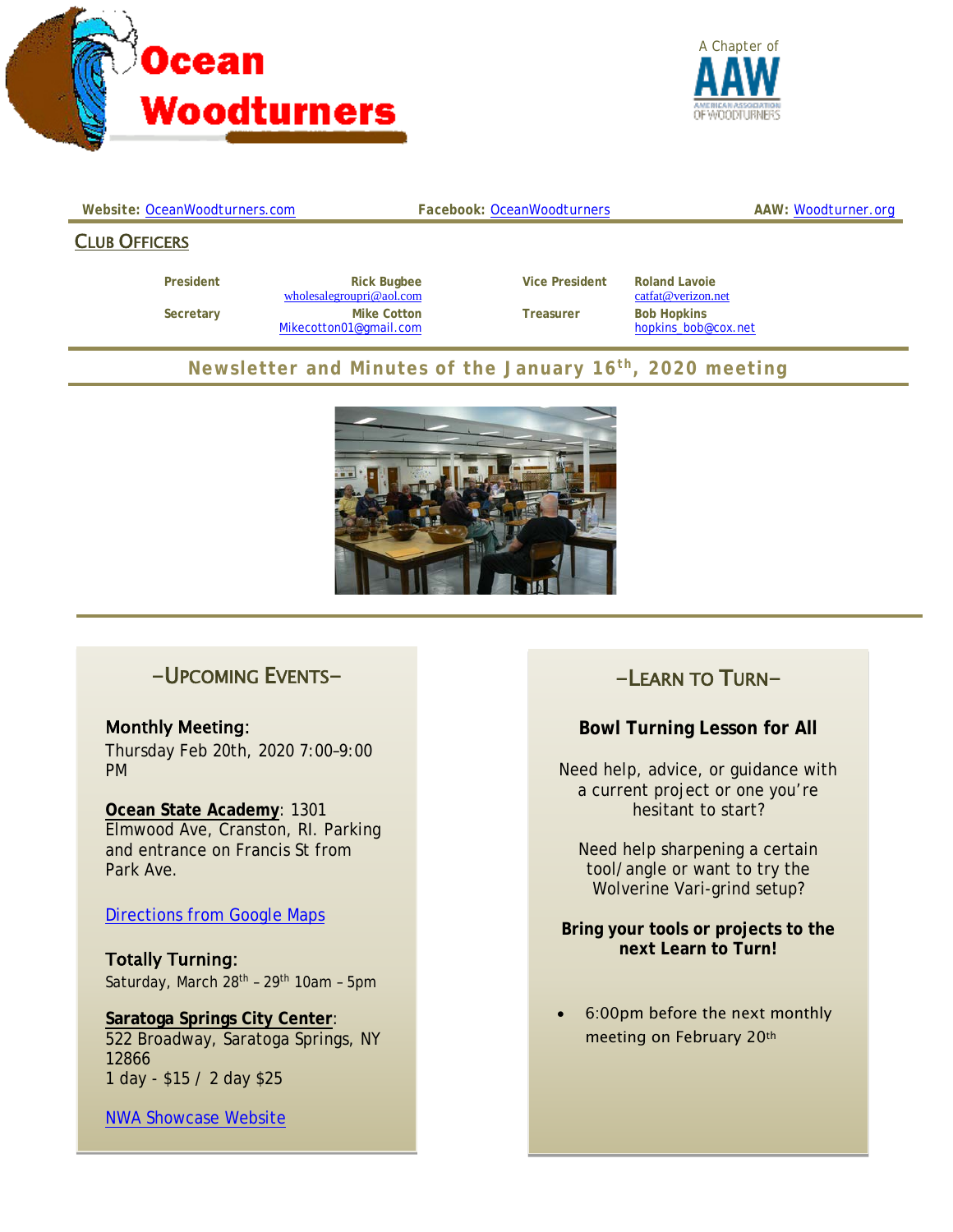Ocean Woodturners – 2020

## President's Notes

#### *Rick Bugbee*

What a great start to the new year. We had one of our best attended meetings in a few years, almost 30 members.

It has been decided Craig will continue to fix the web site as some of the features have already be updated, just a few more and it will be running to full capacity. (Thanks Craig)

We will now offer a lathe and a bucket of tools to lend to new members that may not have purchased a lathe yet. This will be for 30 days and will be monitored each time it is borrowed. **Borrowers will be held responsible for damage and or missing tools if not returned as offered.**

If you missed the last meeting, we had a great guest talking about Tax Free Art sales in RI, contact Rick for more info and forms for this topic.

Our Learn to Turn Program is picking up lots of interest before the meetings. With that said we will be expanding to offer members to bring in work that they may need help with ( keep in mind our spindles are 1 X 8 tpi if you plan on bringing it in on your chuck) This is also a great time to get help sharpening and holding tips as well as preparing wood blanks and more.

The club is here to help everyone advance in their turning skills. Don't be afraid to ask for help with any topic. We have a great well-rounded group of experienced turners who enjoy sharing information on all topics.

## Secretary's Notes

### *Mike Cotton*

I would like to thank you all for the opportunity to serve as Secretary, I'm truly honored. I plan to proceed with the newsletter in the familiar format as months past, if there is any new/different content you'd like added/changed in the future please don't hesitate to contact me to discuss these ideas. [Mikecotton01@gmail.com](mailto:Mikecotton01@gmail.com)

Thank you!

# Treasurer's notes

*Bob Hopkins*

You can pay your dues directly from the website at<http://www.oceanwoodturners.com/dues.cfm> *Dues: Club dues are \$25 annually. For members who wish to have a printed Newsletter mailed to them monthly, there is an annual charge of \$5 to cover postage, payable with club dues. All payments should be mailed to: Bob Hopkins, 48 Tilbury Drive, Bristol, RI 02809*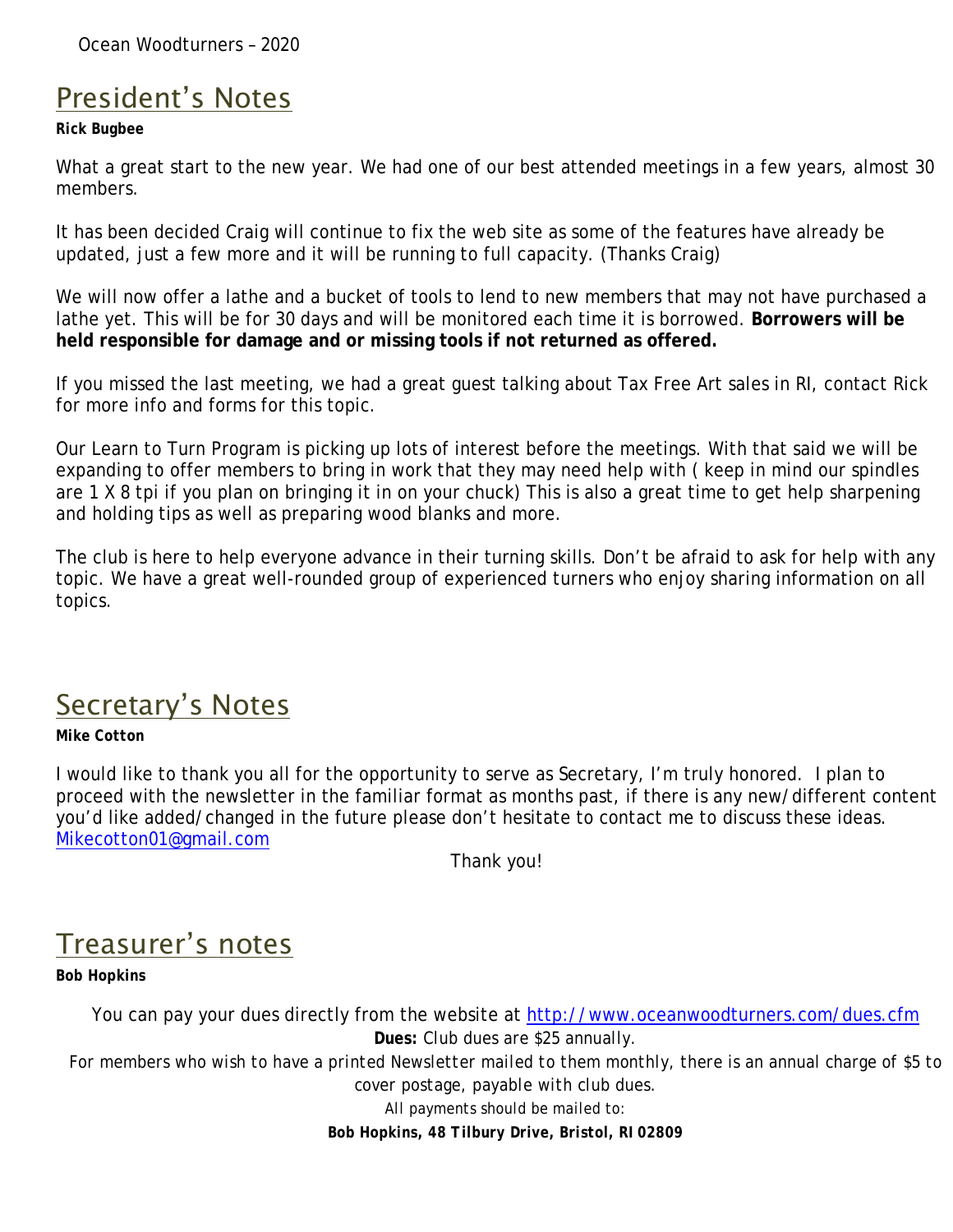## Meeting Minutes

### Rick opened the meeting with 5 new and 22 regular members



| Treasurer's Report: |           |
|---------------------|-----------|
| <b>General Fund</b> | \$2909.09 |
| Camera Fund         | \$585.49  |
| Total               | \$3494.48 |

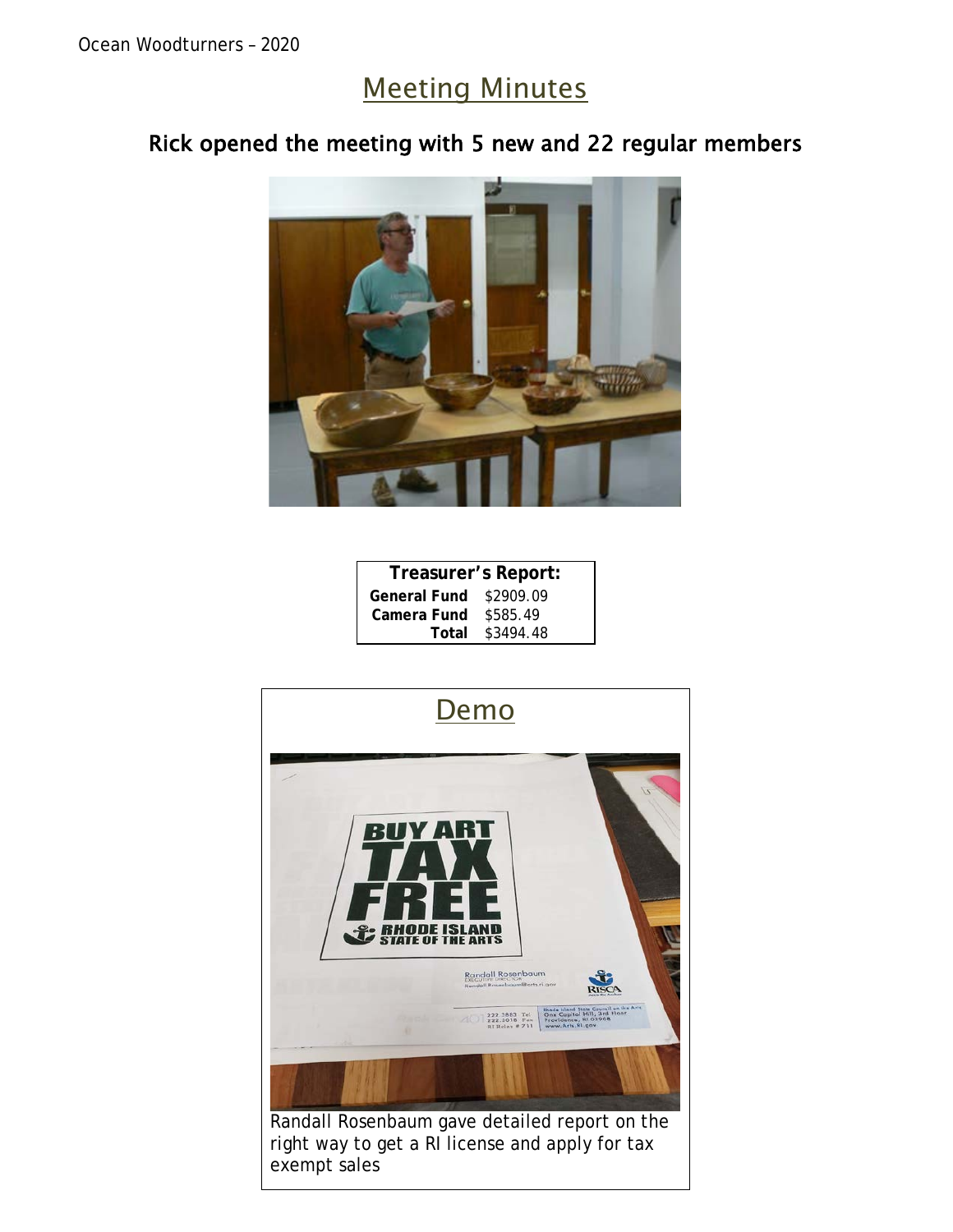# **Show and Tell**



New Members Eon, Jay, Brett and Brandon showing their work



Roland showing one of





his beech bowls Show and Tell table New Member Eric showing Fly Rod Handles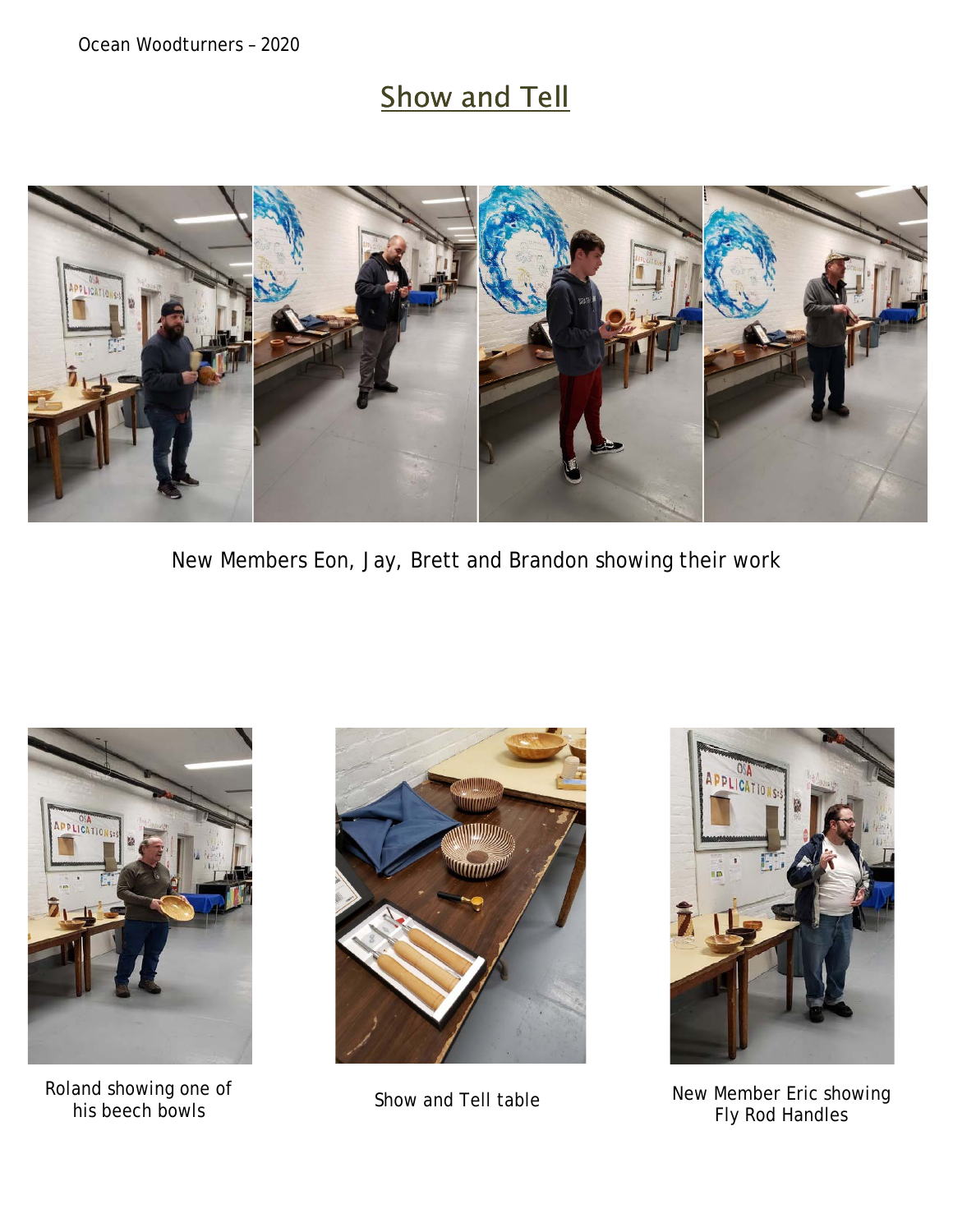#### Ocean Woodturners – 2020



Shirley Kinsey turning a pen with Chris Rowe



Alex Amoruso's White Oak Ribbon – Inspired by Ray Lanham

## Woodturning DIY

Vacuum Chuck:

- Great video on making your own vacuum adapter for a few dollars Based off Hold Fast System o <https://www.youtube.com/watch?v=l8vyi5-GZUs>
- Video demonstrating how to make threaded vacuum chucks of any size o <https://www.youtube.com/watch?v=-2aPE2dpg3o&t=601s>
- Video demonstrating how to make vacuum chucks using PVC
	- o [https://www.youtube.com/watch?v=wFy5wZs1\\_84](https://www.youtube.com/watch?v=wFy5wZs1_84)

### Bandsaw Circle Cutting Jig:

- Video on making a circle cutting jig for your bandsaw I made mine based off this video and it works great o <https://www.youtube.com/watch?v=eqTW5IRgjPw>
- Downloadable plans for above jig
	- o <https://thewoodknight.com/product/bandsaw-circle-jig/>